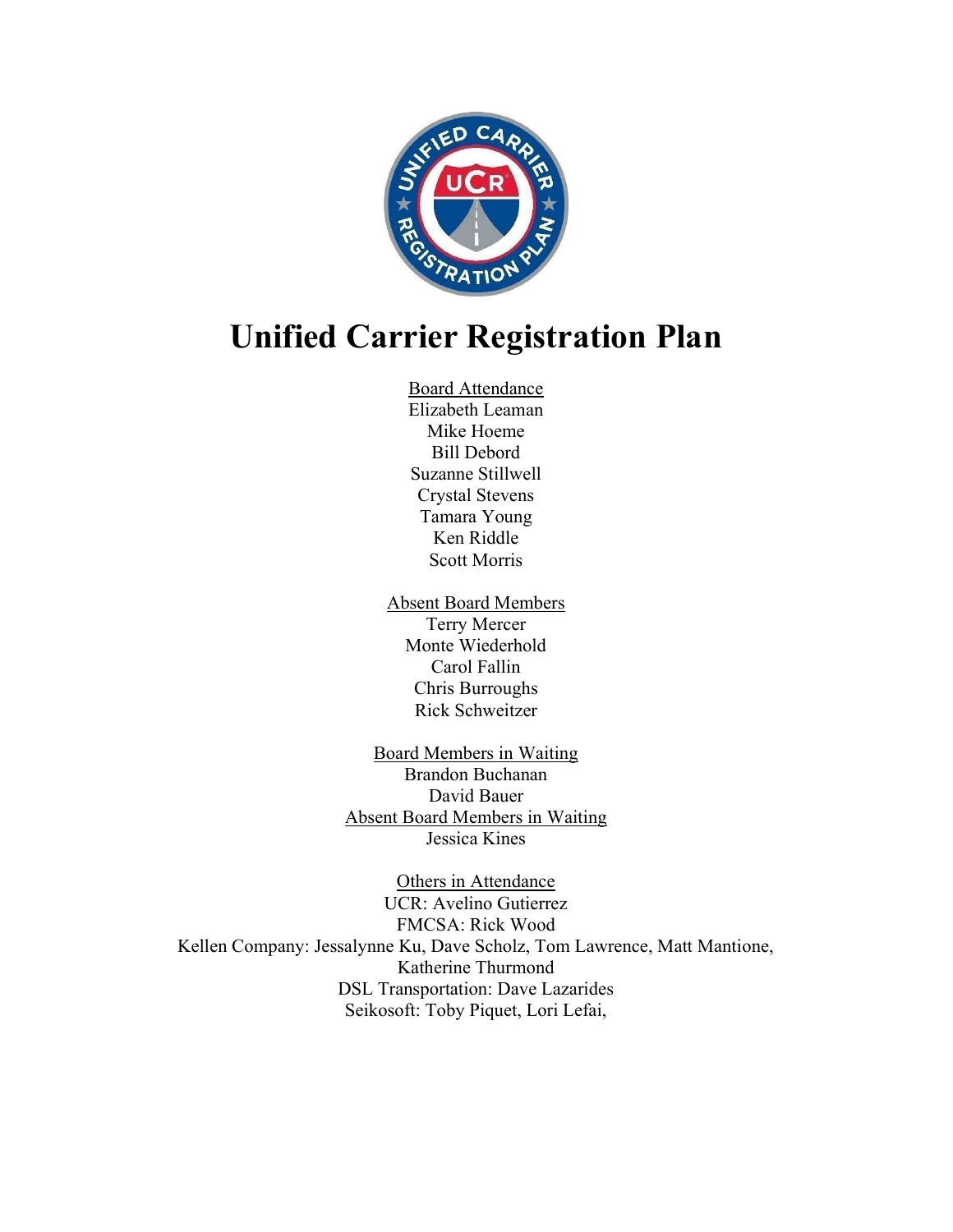# Represented States AK, AL, CA, CO, DC, FL, GA, ID, IL, IN, KS, KY, LA, MA, MD, ME, MN, MO, NE, NM, OH, OK, VA, WA, WI

## UNIFIED CARRIER REGISTRATION PLAN BOARD OF DIRECTORS MEETING December 16, 2021

# PROPOSED MINUTES

- I. Welcome and Call to Order Elizabeth Leaman, UCR Board Chair The UCR Board Chair welcomed attendees, called the meeting to order at 12:01 p.m. ET, called roll for the Board, confirmed the presence of a quorum, and facilitated selfintroductions.
- II. Verification of Meeting Notice Avelino Gutierrez, UCR Executive Director The UCR Executive Director verified publication of the meeting notice on the UCR website and distribution to the UCR contact list via e-mail on December 8, 2021 followed by subsequent publication of the notice in the Federal Register on December 13, 2021 in Vol. 86, No. 236, starting on page 70888.
- III. Review and Approval of Board Agenda Elizabeth Leaman, UCR Board Chair The Agenda was reviewed, and the Board took action to adopt.

A MOTION was MADE and SECONDED to approve the agenda of the December 16, 2021 Board of Directors Meeting with the amendment to table agenda item 6B, Discussion of the UCR Internal Controls Procedures Report Prepared by the Independent Audit Firm, for next Board Meeting on January 27, 2022. The MOTION CARRIED.

IV. Approval of Minutes from the November 4, 2021 UCR Board Meeting – Elizabeth Leaman, UCR Board Chair Draft Minutes from the November 4, 2021 UCR Board meeting were reviewed. The Board took action to approve.

A MOTION was MADE and SECONDED to approve the minutes from the November 4, 2021 Board of Directors Meeting with the noted revisions. The MOTION CARRIED.

V. Report of the Federal Motor Carrier Safety Administration (FMCSA) – Kenneth Riddle, FMCSA Representative and Frederic Wood, FMCSA Representative The FMCSA provided a report on relevant activity.

## VI. SUBCOMMITTEE REPORTS

Audit Subcommittee – Mike Hoeme, UCR Audit Subcommittee Chair

A. Review Proposals Received for Independent Audit of the UCR Depository – Avelino Gutierrez, UCR Executive Director and Dave Scholz, UCR Depository Manager

The UCR Executive Director and the UCR Depository manager discussed the proposals received from the respondents to the request-for-proposal (RFP) that was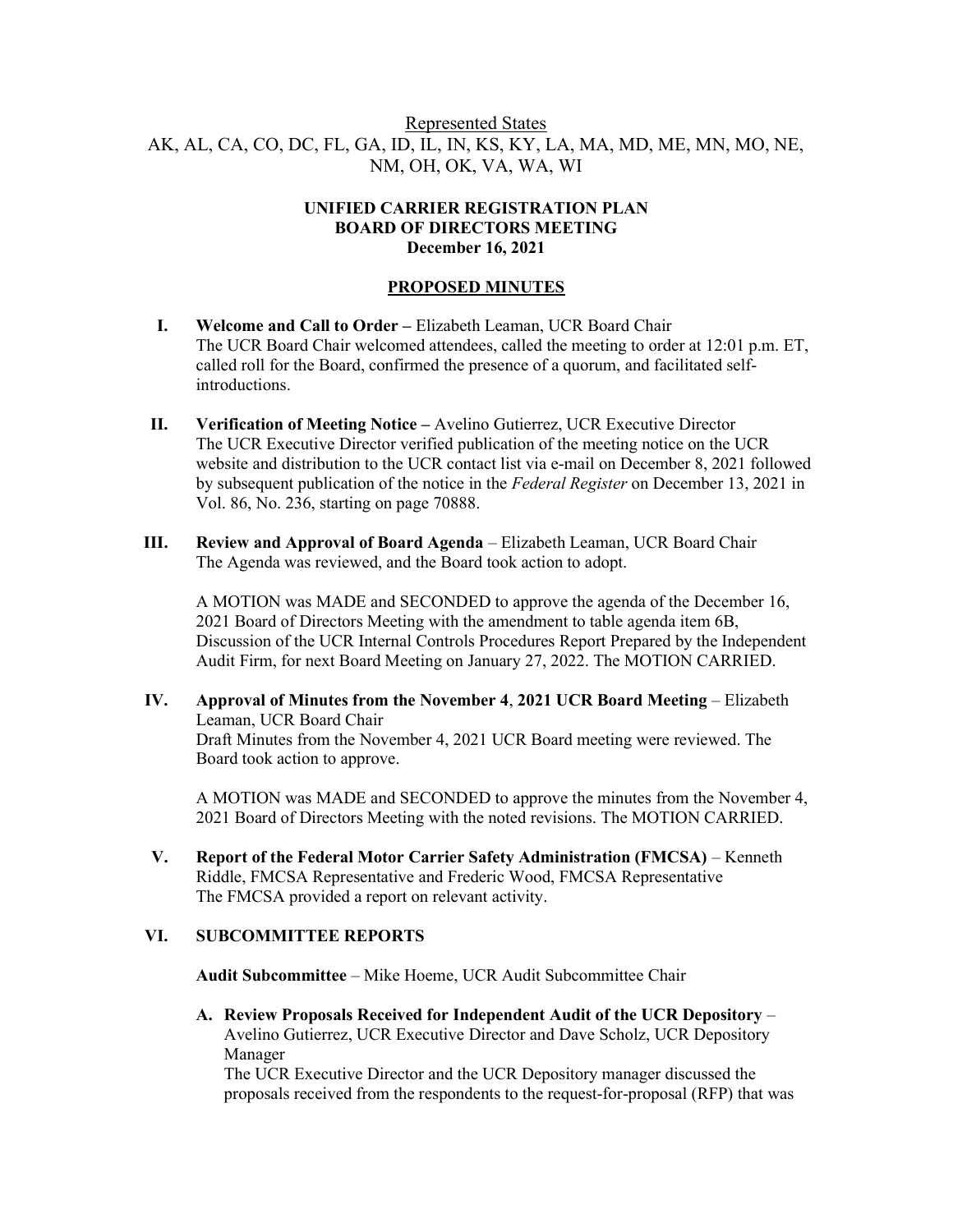distributed to four selected firms in November. The purpose of the RFP was to begin a process to identify and engage a new independent auditing firm to conduct an assurance engagement of the UCR Depository's financial statements for the year ending December 31, 2021. All four firms responded and provided proposals that were tabulated, ranked, and presented to the Board. The Audit Subcommittee recommended one of the proposals and that recommendation and the other proposals were presented to the Board for its consideration and approval as the independent auditors for the Depository's financial statements ending December 31, 2021.

A MOTION was MADE and SECONDED that the Board appoint Warren Averett as the independent auditor of the UCR Depository financial statements for the year ending December 31, 2021 based on the recommendation of the Audit Subcommittee. The MOTION CARRIED.

- B. Discussion of the UCR Internal Controls Procedures Report Prepared by the Independent Audit Firm – Avelino Gutierrez, UCR Executive Director This agenda item was tabled for the next Board meeting on January 27, 2022.
- C. Motor Carriers Selection Option B for UCR Renewals Mike Hoeme, UCR Audit Subcommittee Chair and Dave Lazarides, DSL Transportation Services, Inc. The Audit Subcommittee Chair and DSL discussed issues related to motor carriers who select Option B to utilize UCR registration. The discussion included consideration of the "pros" and "cons" regarding the potential requirement on motor carriers to upload a list of intrastate exempt vehicles to the National Registration System when registering in the portal.
- D. Review 49 CFR § 392.2 Violations Mike Hoeme, UCR Audit Subcommittee Chair and Dave Lazarides, DSL Transportation Services, Inc. The UCR Audit Subcommittee Chair and DSL reviewed the 49 CFR § 392.2 violations in the State of Kansas. The discussion highlighted the financial value to the State by vetting these companies for UCR compliance, commercial registration, IFTA, intrastate, and interstate operating authority. 49 CFR § 392.2 requires commercial motor vehicles to operate in accordance with the laws, ordinances, and regulations of the jurisdiction in which they are operating within.
- E. UCR Compliance Snapshot Mike Hoeme, UCR Audit Subcommittee Chair The Audit Subcommittee Chair reviewed audit compliance rates for the states for registration years 2020, 2021, and 2022 and included compliance percentages for Focused Anomaly Reviews (FARs), retreat audits, and registration compliance percentages as mandated by the UCR Board.

Finance Subcommittee – UCR Finance Subcommittee Chair

A. Review of 2022 Administrative Budget – UCR Finance Subcommittee Chair and Dave Scholz, UCR Depository Manager The UCR Finance Subcommittee Chair and UCR Depository Manager presented and discussed a proposed budget for the 2022 UCR administrative expenses. The Board took action to approve and adopt the 2022 budget. The UCR Finance Subcommittee recommended the Board adopt the proposed budget for the 2022 administrative year as presented.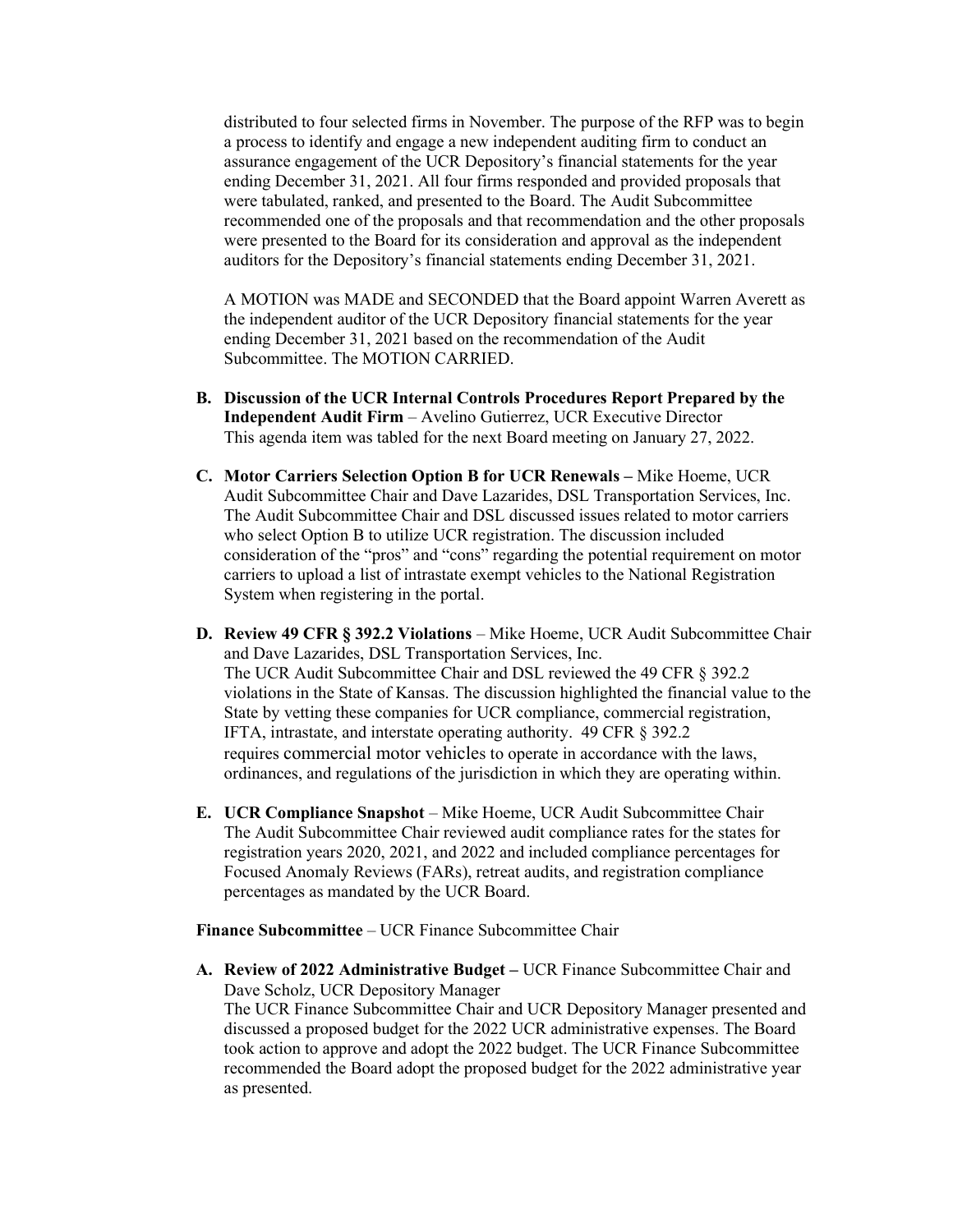A MOTION was MADE and SECONDED that the Board adopt the 2022 Administrative Expenses Budget as presented and as recommended by the Finance Subcommittee. The MOTION CARRIED.

B. Investing Excess Fees for the 2021 Registration Year in CDs – Scott Morris, Finance Subcommittee Chair and Dave Scholz, UCR Depository Manager The Finance Subcommittee Chair and UCR Depository Manager led a discussion regarding the option to invest 2021 excess fees in a certificate of deposit (CD) with a maturity date in December 2022 at the Bank of North Dakota. This differed from the Finance Subcommittee's recommendation that the excess fees be invested in 2 separate CDs with variable maturity dates. The Bank of North Dakota could not offer the different maturity dates so the UCR Board opted to invest the 2021 excess fees in a single CD that was offered by the Bank of North Dakota at the same rate of interest.

A MOTION was MADE and SECONDED that the Board invest the 2021 excess fees in a Certificate of Deposit (CD) at the Bank of North Dakota for a term of 12 months. The MOTION CARRIED.

Education and Training Subcommittee – Avelino Gutierrez, UCR Executive Director

A. Update on Future Training Initiatives – Avelino Gutierrez, UCR Executive **Director** 

The UCR Executive Director and Jessalynne Ku provided an update on the planned future training initiatives for the UCR plan. Tamara Young proposed a new motor carrier module that will be considered at a future meeting of the subcommittee.

- VII. Contractor Reports Avelino Gutierrez, UCR Executive Director
	- A. UCR Executive Director's Report Avelino Gutierrez, UCR Executive Director The UCR Executive Director provided a report covering recent activity for the UCR Plan.
	- B. DSL Transportation Services, Inc. Dave Lazarides DSL Transportation Services, Inc. reported on the latest data from the Focused Anomaly Reviews (FARs) program, discussed motor carrier inspection results, and other matters.
	- C. Seikosoft Toby Piquet Seikosoft provided an update on recent/new activity related to the National Registration System (NRS).
	- D. UCR Administrator Report (Kellen) Matt Mantione, UCR Executive Staff and Dave Scholz, UCR Depository Manager The UCR Staff provided a management report covering recent activity for the Depository, Operations, and Communications.

### VIII. Other Business – Elizabeth Leaman, UCR Board Chair The UCR Board Chair called for other items Board members wanted to discuss. The UCR Board Chair notified the Board members that the next Board meeting will be held on January 27, 2022. The UCR Board Chair also notified the Board members that a